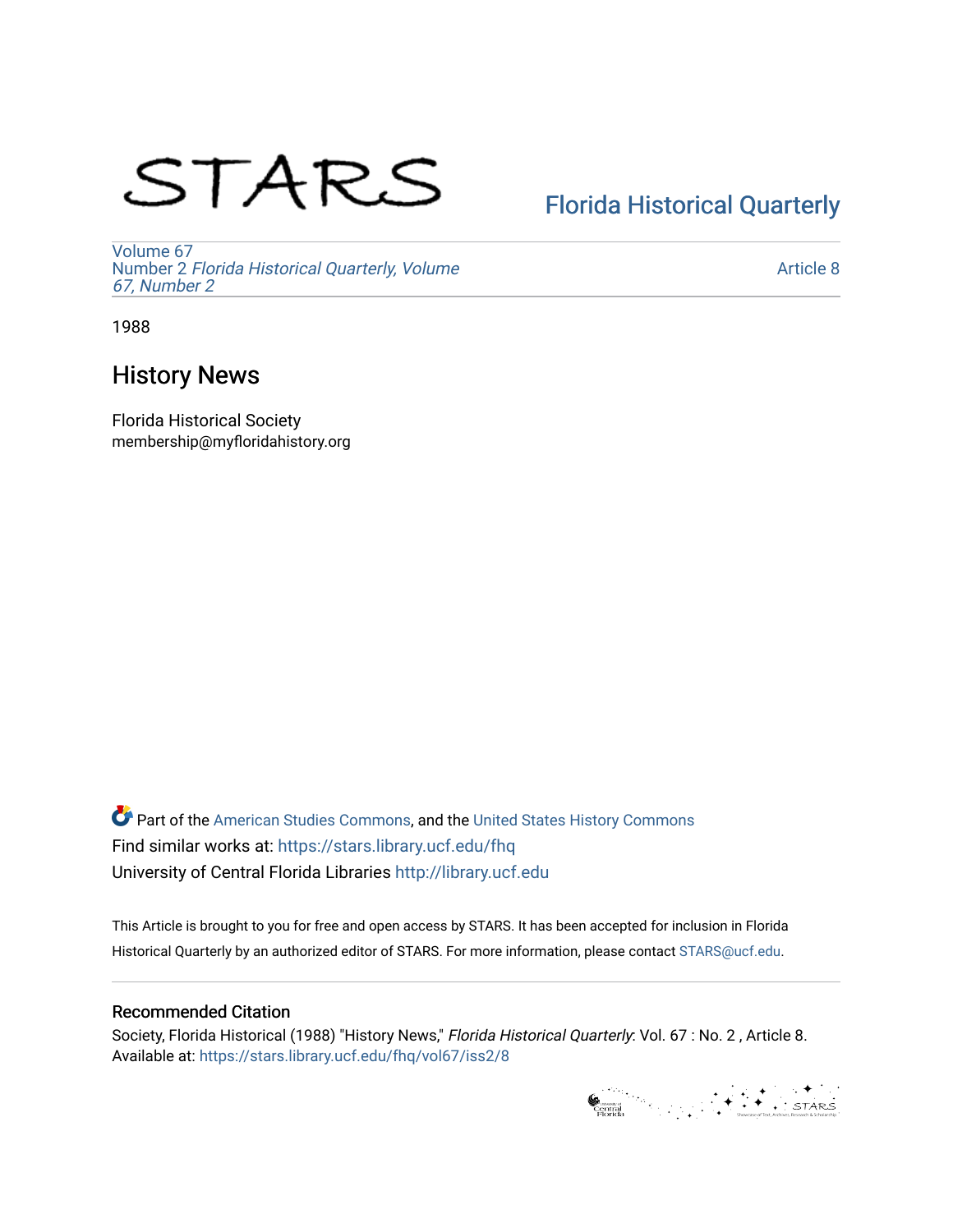## HISTORY NEWS

#### *Annual Meeting*

The Florida Historical Society will hold its annual meeting in Gainesville, May 11-13, 1989. The Florida Historical Confederation will also hold its workshops at the same time. The program committee invites proposals for papers and ideas or suggestions for sessions. Those wishing to read a paper should submit an outline and a personal resume immediately to Dr. Robert Gold (P. O. Box 4072, St. Augustine, FL 32085, 904 797-7339) chairman of the program committee. Other members of the committee are Dr. William Coker, Department of History, University of West Florida, Pensacola, FL 32504; Dr. Eugene Lyon, St. Augustine Foundation, Flagler College, 20 Valencia Street, St. Augustine, FL 32084; and Joe Kentsch, 2133 Ted Hines Drive, Tallahassee, FL 32301.

Lester May of Gainesville is chairman of the local arrangements committee. Other members of the committee are Robert Smith, Dr. Marinus Latour, and Robert Gasche. Cooperating with the Alachua County Historical Society are local and area historical organizations, Thomas Center Associates, Florida Museum of Natural History, P. K. Yonge Library of Florida History, Alachua Genealogical Society, and the Department of History, University of Florida. The Hilton Hotel will be the convention headquarters.

#### *Awards*

The Florida Folklife Council annually presents Florida Folk Heritage Awards to outstanding folk artists and folk culture advocates. The 1988 Folk Culture Advocate Awards were presented to Stetson Kennedy, Green Cove Springs, and the late Alton Morris, professor of English, University of Florida. The Folk Artist Awards went to Tom Gaskins, Palmdale, and Flora Mae Hunter, Tallahassee. The presentations were made at a Florida Arts Day Award ceremony, May 4, in Tallahassee, and at the thirty-sixth annual Florida Folk Festival, May 28, 1988, at the Stephen Foster State Folk Culture Center in White Springs. The annual Folk Heritage Awards were established to recognize outstanding folk artists and folk culture advocates whose

[239]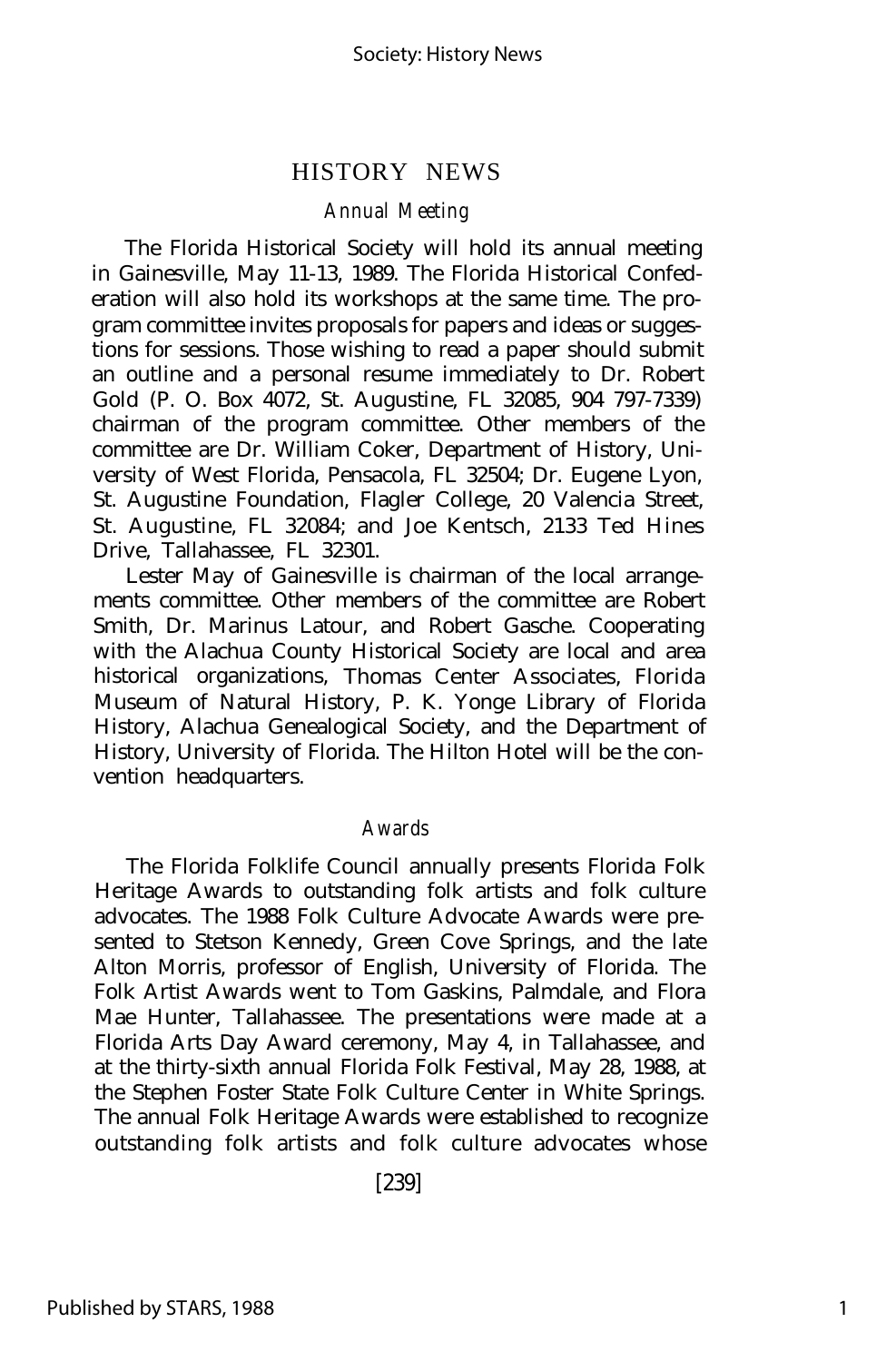## 240 FLORIDA HISTORICAL QUARTERLY

lifelong contribution to Florida's folklife affirms the rich cultural legacy of the state.

The American Association for State and Local History, at its annual meeting in Rochester, NY, September 15, presented an Award of Merit to the P. K. Yonge Library of Florida History, University of Florida, "for excellence in the preservation of historical materials relating to the history of Florida," and a Certificate of Commendation to Jackie Feagin, St. Augustine, for her weekly newspaper series of articles on St. Augustine and Florida history. The awards were presented by Linda V. Ellsworth, AASLH president, at a special luncheon.

The Kentucky Historical Society presented its annual Richard H. Collins Award to Dr. Charles P. Roland, emeritus professor of history, University of Kentucky, for his article, "Happy Chandler," which appeared in the Spring 1987 issue of *The Register of the Kentucky Historical Society.*

## *Conferences and Meetings*

"Spanish Pathways in Florida" is the title of a one-day conference to be held in Tampa, November 14, 1988. Conference participants— historians, journalists, and museum professionals— will examine Florida's Spanish legacy. Dr. Michael Gannon, director of the Institute for Early Contact Period Studies, University of Florida; Dr. Jerald Milanich, Florida Museum of Natural History; and Dr. Henry Dobyns, Newberry Library, will deliver papers and lead the discussions. Dr. Gary R. Mormino, University of South Florida, is coordinator of the conference. It is being supported by the Florida Endowment for the Humanities. For information contact Ann Henderson, executive director, Florida Endowment for the Humanities, 3102 North Habana, Tampa, FL 33620; or Dr. Mormino, Department of History, University of South Florida, Tampa, FL 33620.

Dr. Gary Richardson, Department of English, Mercer University, invites proposals for the Southern Humanities Conference to be held February 16-18, 1989, at the Hilton Hotel, Macon, Georgia. Proposals should be submitted by November 1, 1988. For conference information write SHC, Department of Interdisciplinary Studies, Mercer University, 1400 Coleman Avenue, Macon, GA 31207.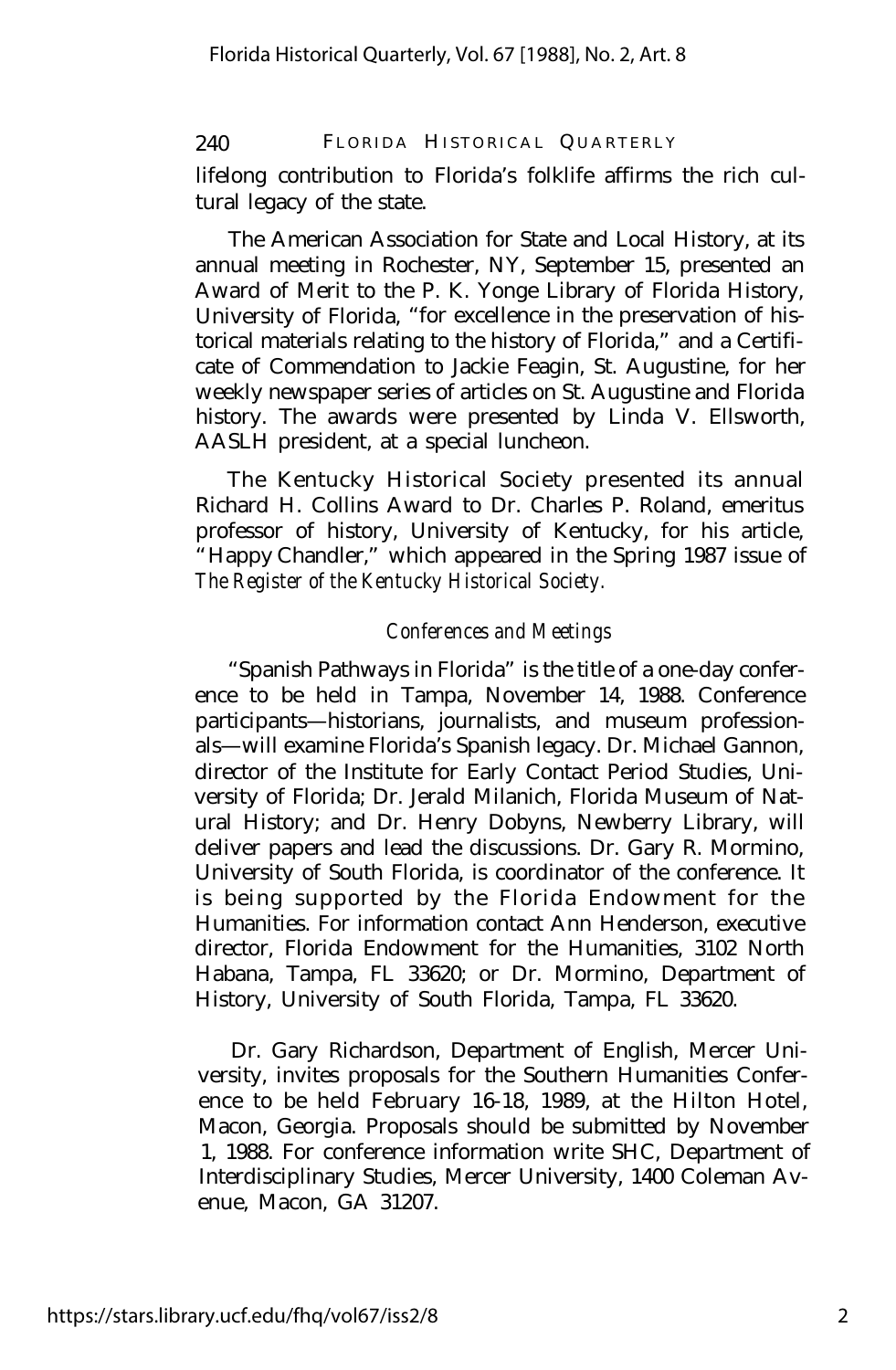#### HISTORY NEWS 241

The Jacksonville Historical Society held its second annual Community Workshop on History, September 17, 1988. The focus was on the three projects identified as major needs by community historical organizations: the compilation of a directory of local historical resources, organizing a speakers bureau, and coordinating a calendar of historic community events. Dr. Jane Landers, University of Florida, was the speaker at the program meeting of the society, September 28. Dr. Landers is director of the History Teaching Alliance at the University of Florida and site historian for the Fort Mose archaeological project in St. Augustine.

The Society for Historians of the Early American Republic will hold its annual meeting at Charlottesville, VA, on July 20- 22, 1989. Proposals are invited for papers, sessions, and discussion panels on any aspect of American history from about 1789 to 1850. Complete session proposals are encouraged. Younger scholars, local or regional historians, and public historians are especially invited to participate. One-page proposals which cover a synopsis of the thesis, methodology, and significance of each paper, together with a short curriculum vita, should be sent to Dr. John L. Larson, Department of History, Purdue University, West Lafayette, IN 47907, by January 1, 1989.

The National Parks Service held meetings in Tallahassee and Bradenton in September to solicit views on the possible designation of the Hernando De Soto Expedition Route as a National Historic Trail. The ongoing trail study process was described, and a series of maps prepared by Dr. Charles Hudson, University of Georgia, which delineates the expedition route were displayed. The purpose of the meetings was to collect information and gather the views of interested persons. For additional information on the trail study, write the National Parks Service, Southeast Regional Office, 75 Spring Street, S. W., Atlanta, GA 30303.

The program committee for the 1990 Organization of American Historians annual meeting invites proposals for papers, workshops, and/or panels. The committee has selected two interrelated program themes: the experience of racial minorities in the United States treated as far as practicable in a comparative context, and the comparative study of freedom movements—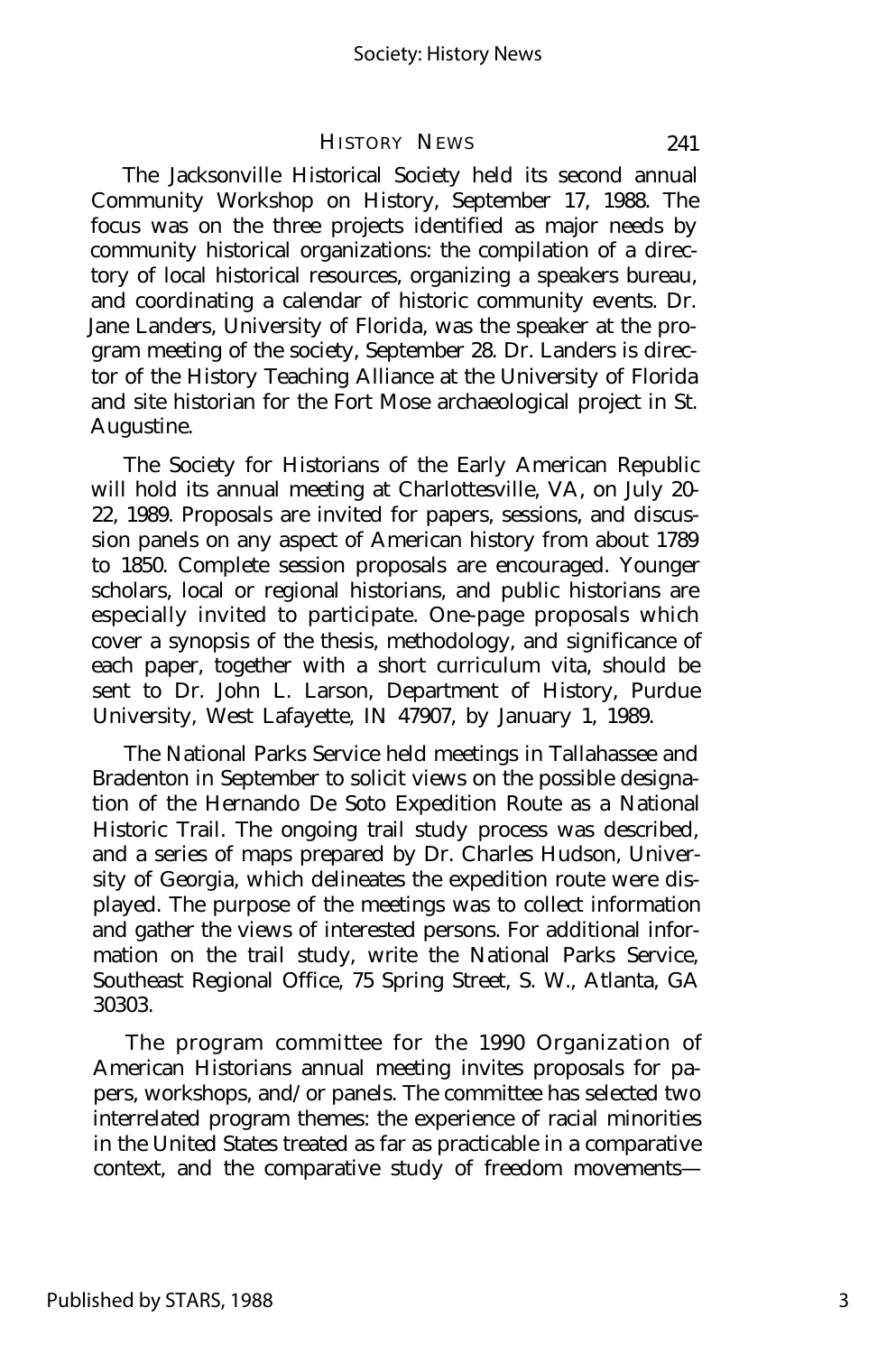#### 242 FLORIDA HISTORICAL QUARTERLY

protest and reform movements in United States history among racial and ethnic minorities, women, and the working class. While the committee prefers fully packaged session proposals, it will consider individual's papers. Each proposal should be described in a one- or two-page resume that summarizes its thesis, methodology, and significance. Proposals and supporting information (a short recent vita for each participant) should be sent no later than February 15, 1989, to Professor August Meier, Department of History, Kent State University, Kent, OH 44242.

The 23rd annual Military History Conference will be held at Mobile, Alabama, April 26-29, 1989. There will be site visits to military installations and facilities in the Pensacola area, including the Naval Air Station, *USS Lexington,* Fort Pickens, Fort Barrancas, Barrancas Redoubt, and the Naval Air Station. For conference information, write Herbert M. Hart, Box 1151, Fort Myer, VA 22211.

#### *Announcements and Activities*

The Florida National Guard Historical Foundation was established to promote and support history-related activities, interests, and projects of the Florida National Guard and the Historical Services Division of the Department of Military Affairs of St. Augustine. The Foundation's purpose is to present and interpret the history of Florida's militia, troops, and National Guard units from the first Spanish period to the present, to maintain a library, a documents archive, and a museum, and to locate and collect all material which relates to the military history of Florida. A major project is the Special Archives Publications which are being distributed to libraries and archives throughout the state. Some of the publications are reproductions; others are original works. A second project is the Camp Blanding Museum and Memorial Park of the Second World War to be located on land adjacent to the main gate of Camp Blanding. Blanding, located near Starke, Florida, was established as a military training camp for Florida National Guard units, but it was greatly expanded after the mobilitzation of the Guard in November 1940. During World War II, Blanding became one of the largest army training facilities in the United States. Following the war, Blanding reverted to its original role as the principal state training camp for Florida National Guard units. For information on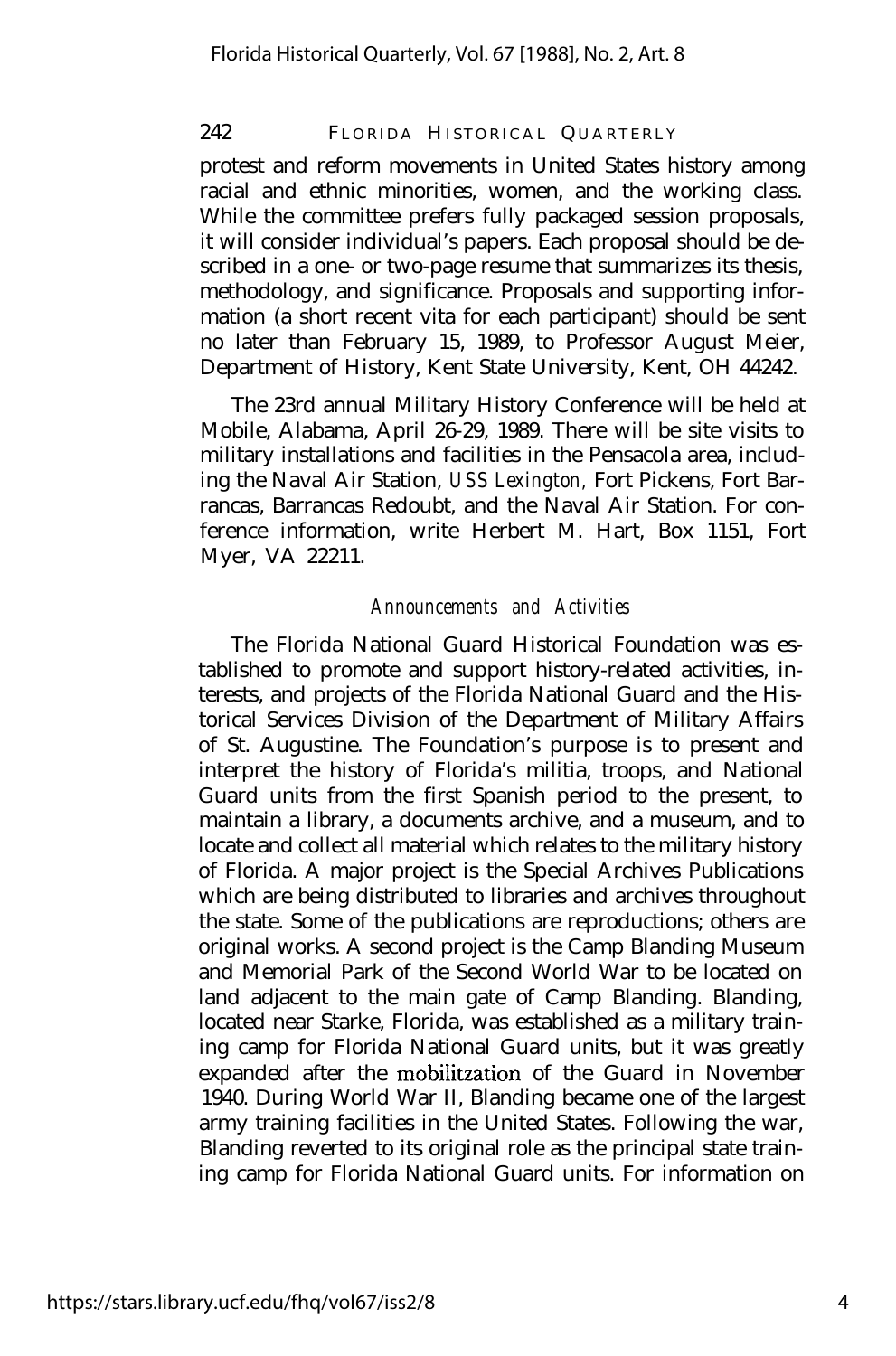#### HISTORY NEWS 243

either the Special Archives Publications program or the plans for the Camp Blanding Museum and Memorial Park, write Robert Hawk, Florida National Guard Historical Foundation, State Arsenal, Box 1008, St. Augustine, FL 32085; James Bloodworth, Camp Blanding Museum Associates, Route 1, Box 754, Starke, FL 32091; or Rodney Hall, Director, Museum Project, Headquarters, Camp Blanding, Route 1, Box 465, Starke, FL 32091. A third project is the development of the Museum of Florida's Army in the Tovar or "Cannon Ball" House which is part of the Oldest House Museum complex adjacent to the State Arsenal in St. Augustine. This museum is being developed in cooperation with the St. Augustine Historical Society, the Florida National Guard Historical Foundation, and the Department of Military Affairs. The museum will portray through exhibits and artifacts the more than 400 years of Florida's Militia/National Guard history.

The Laurie Yonge Chapter (Jacksonville) of the Florida Aviation Historical Society has named its collection of photographs, reference material, and artifacts in honor of John P. Ingle, Jr., its charter president. The Ingle Collection of Aviation History is in a special room at Airkman's facilities, Jacksonville International Airport. Mr. Ingle is the author of *Florida's Aviation History.*

The Wesleyan/Holiness Study Project of the Asbury Theological Seminary is preparing a union list of unpublished manuscript collections that document the Holiness movement in the United States and Canada. Major Holiness denominations include the Wesleyan Church, Free Methodist Church, Church of God (Anderson), Church of the Nazarene, and the Salvation Army. Anyone having information concerning records for these or related Holiness bodies is asked to write to William C. Kostlevy, Wesleyan/Holiness Study Project, Asbury Theological Seminary, Wilmore, KY 40390.

For purposes of scholarly exchange, the International Committee of the Southern Historical Association would like to identify scholars outside of the United States who study or teach the history the American South or who use it for comparative purposes. The names, addresses, and areas of interests of scholars should be sent to the International Committee, Southern Historical Association, Department of History, University of Georgia, Athens, GA 30607.